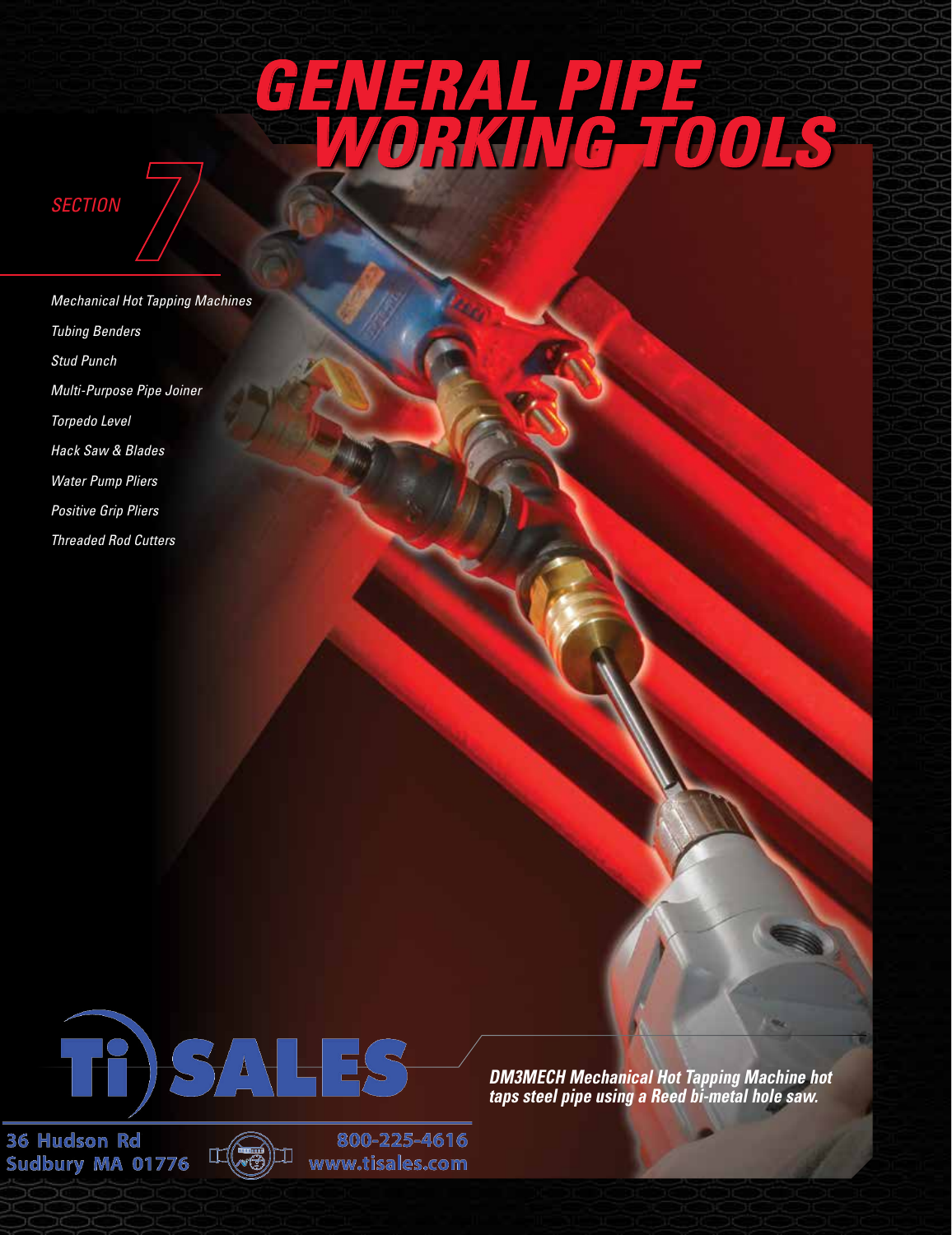

### *[Mechanical Hot Tapping](https://www.reedmfgco.com/en/products/general-pipe-working-tools/mechanical-hot-tapping-machines/) Machines*

### **FEATURES**

• **Hot tap** up to 4" valves on steel, copper or plastic pipe.

• Pressure rated 300 psi for ambient temperatures or 125 psi for steam systems.

Hot tap using the **DM3MECH** Mechanical Hot Tapping Machine. With the right hole saw, drill and cut into steel, copper or plastic pipe for up to 4" valves. DM3MECH contains the base machine, along with  $\frac{7}{16}$  Hex Arbor,  $\frac{1}{4}$  Drill Bit, Hole Saws  $\frac{5}{8}$ ,  $\frac{7}{8}$ ,  $\frac{7}{8}$ ,  $\frac{7}{8}$ ,  $\frac{1}{18}$ ,  $\frac{1}{8}$ ,  $\frac{3}{8}$ ,  $1\frac{3}{4}$ ,  $2\frac{1}{4}$ ,  $3\frac{1}{4}$ , Allen wrenches and toolbox. **DM3MECHB** is the base machine in a toolbox only, without hole saws or arbor. Mechanical Hot Tapping Machines require a 1 /2" drill motor, valves and fittings (not included). Versatile DM3MECH tapping machine is conveniently housed in a heavy plastic toolbox.

| Catalog  | Item  | Valve                  | Weight |     |  |
|----------|-------|------------------------|--------|-----|--|
| No.      | Code  | Size                   | lbs    | kg  |  |
| DM3MECH  | 08350 | $3/4$ " - 4"           | 12.0   | 5.5 |  |
| DM3MECHB | 08351 | $^{3}/_{4}$ "<br>$-4"$ | 10.0   | 4.5 |  |

*Note: User adds fittings and valves according to the application.*

*Pressure Rating for ambient (room) temperature liquid systems: 300 psi. Pressure Rating for steam systems: 125 psi.*

**NOT RECOMMENDED** for ammonia or other caustic systems. The seals do not support it.

### **ACCESSORIES**

| <b>HSPD</b> | 04561 | $\frac{1}{4}$ " Pilot Drill Bit, 4 $\frac{3}{8}$ " long                 |
|-------------|-------|-------------------------------------------------------------------------|
| CRPD25      | 99129 | $1/4$ " Carbide-tipped Coupon Retaining Pilot Drill Bit, 4 $1/2$ " long |

### *Hole Saws*

| Catalog<br>No. | Item<br>Code | <b>Description</b>                                       |
|----------------|--------------|----------------------------------------------------------|
| BMHS10         | 43500        | $5/s''$ diameter, 1 $1/z''$ cut depth                    |
| BMHS14         | 43501        | $\frac{7}{8}$ " diameter, 1 $\frac{1}{2}$ " cut depth    |
| BMHS18         | 43502        | $1\frac{1}{8}$ , diameter, $1\frac{1}{2}$ cut depth      |
| BMHS22         | 43503        | $1 \frac{3}{8}$ ", diameter, $1 \frac{1}{2}$ " cut depth |
| BMHS28         | 43504        | $1\frac{3}{4}$ ", diameter, $1\frac{1}{2}$ " cut depth   |
| BMHS36         | 43505        | $2\frac{1}{4}$ , diameter, $1\frac{1}{2}$ cut depth      |
| BMHS52         | 43506        | $3\frac{1}{4}$ , diameter, $1\frac{1}{2}$ cut depth      |



### *[Tubing Benders](https://www.reedmfgco.com/en/products/general-pipe-working-tools/tubing-benders/)*

#### **FEATURES**

- Used for bending steel, stainless steel, copper, aluminum and other metal tubing of bending temper.
- TB3456 covers four sizes with one tool.

Reed Tubing Benders, in popular sizes, are ideal for bending soft metal tubes of copper, steel, stainless steel and aluminum. The tubing benders should not, however, be used on extremely thin or hard-tempered material. All metal parts are chrome plated for corrosion resistance. Starting at a 90° angle, ergonomic round offset handles allow bends up to 180°. Calibrated angle markings appear every 15°, with separate gauge marks for right (R), left (L), and normal (O). **TB3456** Quad Bender is ideal for plumbing and HVAC applications because there are four sizes in one tool.

| Catalog     | Item  |                                                                 | <b>Tube Capacity</b> | <b>Bend</b>    | Weight |     |
|-------------|-------|-----------------------------------------------------------------|----------------------|----------------|--------|-----|
| No.         | Code  | $ $ actual 0.D. in* $ $                                         | mm                   | <b>Radius</b>  | lbs    | kg  |
| TB04        | 02745 | $^{1}/_{4}$                                                     |                      | 9/16           | 1.0    | 0.5 |
| <b>TB06</b> | 02746 | $^{3}/_{8}$                                                     | ٠                    | 15/16          | 2.0    | 0.9 |
| <b>TB08</b> | 02747 | $\frac{1}{2}$                                                   |                      | $1\frac{1}{2}$ | 3.5    | 1.6 |
| <b>TB12</b> | 02749 | $^{3}/_{4}$                                                     |                      | 3              | 7.0    | 3.2 |
| TB3456**    | 02742 | $\frac{3}{16}$ , $\frac{1}{4}$ , $\frac{5}{16}$ , $\frac{3}{8}$ | 5, 6.5, 7.9, 9.5     | 15/16          | 1.9    | 0.9 |

 $^{*1}/4"$  =  $^{1}/8"$  nominal  $^{3}/8"$  =  $^{1}/4"$  nominal  $^{1}/2"$  =  $^{3}/8"$  nominal *\*\* For annealed tubing*

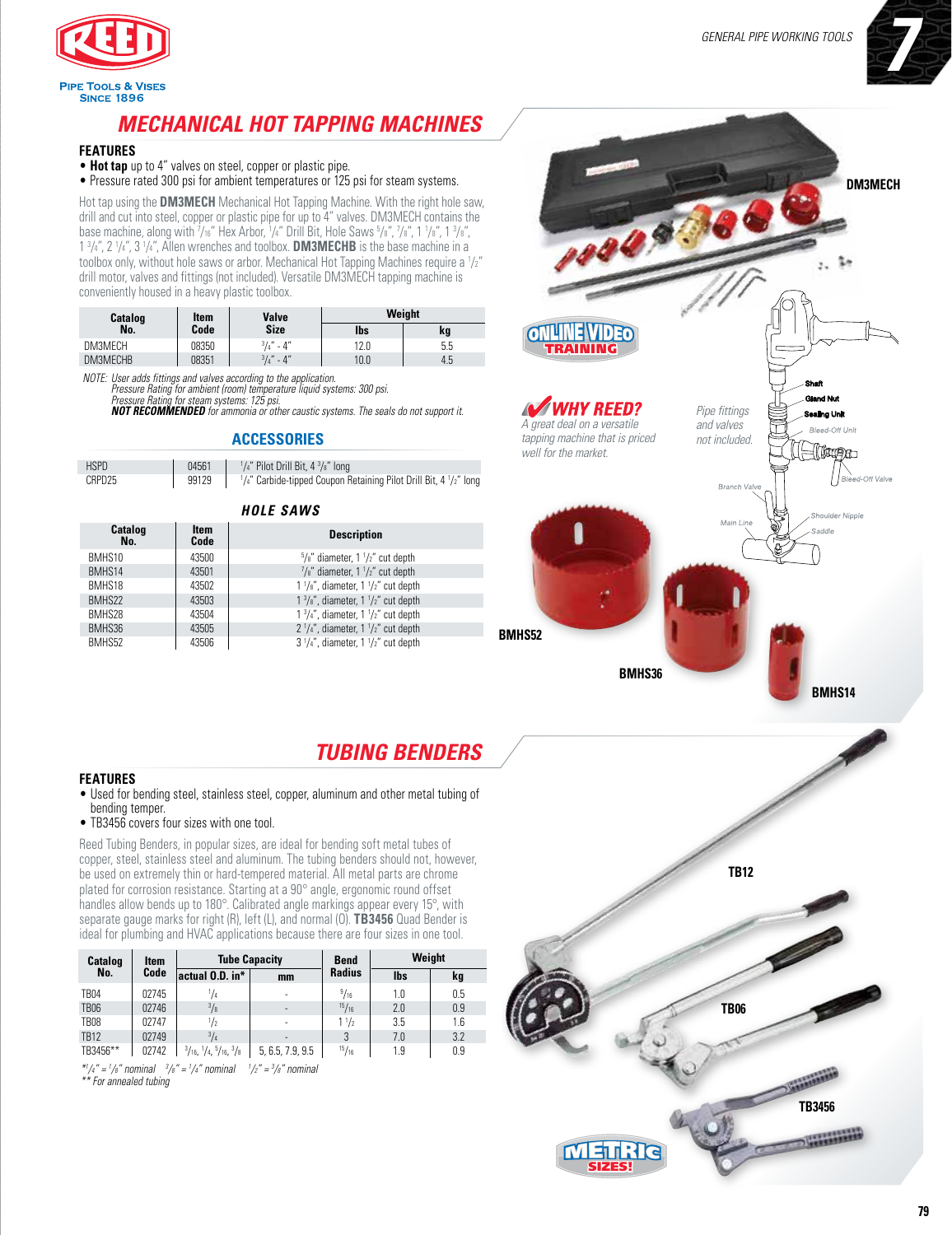

### *[Stud Punch](https://www.reedmfgco.com/en/products/general-pipe-working-tools/stud-punch/)*

### **FEATURES**

• Aluminum head makes for **lightweight tool**.

• Handle design allows **maximum leverage**.

Reed offers the most common size of stud punch for metal studs found in plumbing and electrical work. Give fast punches for running wires or lines through metal studs without pre-drilling. Punches 20 gauge steel and thinner steel. **STP710** features two cutting edges. For punches made with the STP710 and other 1<sup>11</sup>/<sub>32</sub>" holes, use **GR1.3** plastic grommets to protect pipe and wire from the metal edges.

| Catalog          | Item  | <b>Punch Size</b> |      | Length    |       | Weight |     |
|------------------|-------|-------------------|------|-----------|-------|--------|-----|
| No.              | Code  | actual in         | mm   | <b>in</b> | mm    | lbs    | kg  |
| STP710           | 06465 | $1^{11}/_{32}$    | 34.1 | 21.0      | 533.4 | 6.6    | 3.0 |
| PIASTIC CROMMETS |       |                   |      |           |       |        |     |

|            | , LATU , IV UIIVIIIIL I V |                   |      |        |    |            |     |  |  |
|------------|---------------------------|-------------------|------|--------|----|------------|-----|--|--|
| Catalog    | ltem                      | <b>Punch Size</b> |      | Lenath |    | Weight*    |     |  |  |
| No.        | Code                      | actual in         | mm   | in     | mm | <b>lbs</b> | kg  |  |  |
| GR1.3      | 06475                     | $1^{11}/_{32}$    | 34.1 | 1.8    | 44 | 0.9        | 0.4 |  |  |
| *100 Count |                           |                   |      |        |    |            |     |  |  |





Reed Hand Tools are for the professional trade and are warranted against all failure due to defects in workmanship and materials for the **normal life of the tool**.

FAILURES DUE TO MISUSE, ABUSE, OR NORMAL WEAR AND TEAR ARE NOT COVERED BY THIS WARRANTY.

 Power units for Universal Pipe Cutters, Saw It® pneumatic saw, hydrostatic test pumps, cordless power pipe bevelers, and threading power drives are warranted for a period of one year from date of purchase. Hydraulic pumps for PE Squeeze-Off tools have a one year warranty from date of purchase.

No party is authorized to extend any other warranty. No warranty for merchantability or fitness for a particular purpose shall apply.

No warranty claims will be allowed unless the product in question is received freight prepaid at the Reed factory. All warranty claims are limited to repair or replacement, at the option of the company, at no charge to the customer. REED is not liable for any damage of any sort, including incidental and consequential damages. Some states do not allow the exclusion or limitation of incidental or consequential damages, so the above exclusion may not apply.

This warranty gives you specific legal rights, and you may also have other rights which vary from state to state.

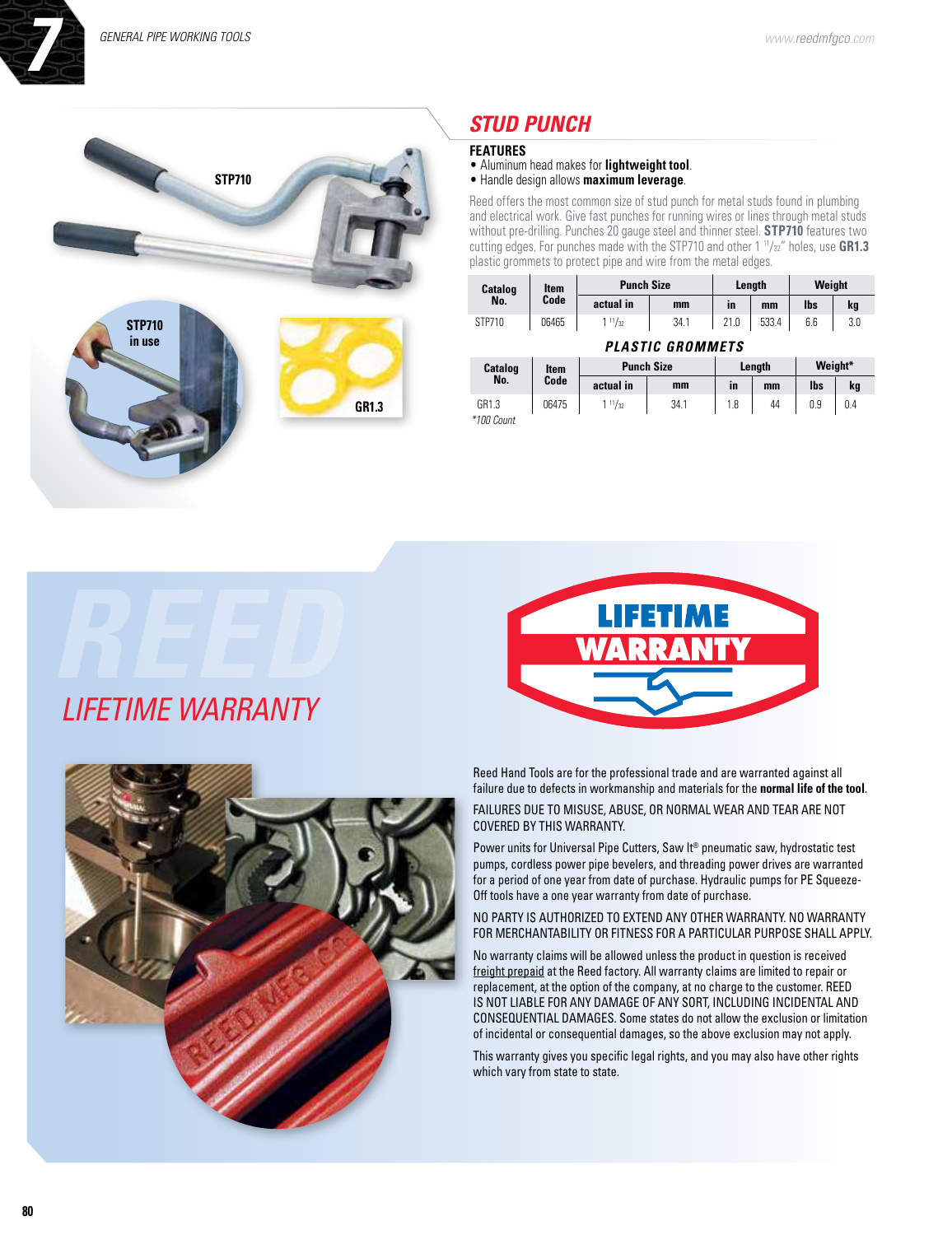

### *[Multi-Purpose Pipe Joiner](https://www.reedmfgco.com/en/products/general-pipe-working-tools/multi-purpose-pipe-joiner/)*

### **FEATURES**

#### • Join gasketed pipe up to 14" nominal diameter.

The **PJ414** utilizes a basic lever-and-chain approach to join medium and large gasketed pipe and fittings up to 14" size. It works for PVC, ductile iron, clay tile, cast iron soil pipe and concrete pipe. Use two PJ414's for heavier pipe. Uses 1 /4" proof coil chain rated at 1600 lbs (727 kg). PJ414 comes complete with two 12' (3.7 m) lengths of chain, two grab hooks, plus a 2-piece extendable handle of over 4 feet that allows for a variety of applications.

| Catalog<br>No. | Item  |         | <b>Capacity</b> | Weight |      |              |
|----------------|-------|---------|-----------------|--------|------|--------------|
|                | Code  | ın-nom. | actual 0.D. mm  | lbs    | kg   |              |
| PJ414          | 08080 | 4 - 14  | 102 - 355       | 34.0   | 15.5 | PJ414 in use |

*NoteS: Not for use with solvent cement joining of plastic pipe. Double wrap chain around PVC for best grip. plastic pipe joiners on p. 36*

# *[Torpedo Level](https://www.reedmfgco.com/en/products/general-pipe-working-tools/torpedo-level/)*

#### **FEATURES**

- 9-inch level with **pitch** measurements.
- **Magnetic base** to sit flat and secure during levelling work.

Sturdy plastic, frame with magnetic base and working edges precision ground flat to sit flat. V-groove edge allows level to sit on pipe. Easy-to-read as white frames surround the yellow vials for contrast. Top view window for convenience. Vials read level, plumb and 45°. Vial indicates pitch at 1 /8", 1 /4" or 3 /8" per foot without adjustments.

| Catalog | ltem  | <b>Material</b> |                     |            | Weight |
|---------|-------|-----------------|---------------------|------------|--------|
| No.     | Code  |                 | Size-Inches         | <b>lbs</b> | kg     |
| LV9PM   | 06212 | Plastic         | $5/8$ X 1 $1/4$ X 9 | 0.3        | 0.1    |

## *Hack [Saw & Blades](https://www.reedmfgco.com/en/products/general-pipe-working-tools/hack-saws/)*

### **FEATURES**

- Bi-metal blades provide best performance on steel pipe.
- **Tensioning knob** for adjustments and quick blade changes.
- Four permanent mounting pins permit both straight cutting and 45° angle for flush cutting.
- Room to store spares blades in frame.
- HK1228 ships with BH18 blade.

This versatile, high end hack saw and its replacement blades are adaptable to cut a wide variety of materials including steel, copper and plastic pipe. **HK1228** is a high-tension style hack saw. Bi-metal blades have a high speed steel cutting edge and are electron-beam welded to alloy steel back, with wavy set. When used with high-tension frames, bi-metal blades provide best performance. Blades and hack saw frames are interchangeable with Stanley®, Lenox®, Starrett®, M.K. Morse® and RIDGID®, among others.

|               |       |                                 | HACK SAW              |                               |     |        |
|---------------|-------|---------------------------------|-----------------------|-------------------------------|-----|--------|
| Catalog       | ltem  |                                 | <b>Blade</b>          | <b>Throat</b>                 |     | Weight |
| No.           | Code  | <b>Description</b>              |                       | <b>Depth</b><br><b>Inches</b> | lbs | kg     |
| <b>HK1228</b> | 04489 | <b>High Tension</b><br>Hack Saw | <b>Bi-Metal Blade</b> | $3^{3}/4$                     | 1.2 | 0.5    |

### *BI-METAL BLADES*

| <b>Catalog</b> | ltem  | <b>Teeth</b> | Length/Width/Thickness              |                            |      |            | Weight |
|----------------|-------|--------------|-------------------------------------|----------------------------|------|------------|--------|
| No.            | Code  | per<br>Inch  | in-nom.                             | mm                         | Pkg. | <b>lbs</b> | kg     |
| <b>BH18</b>    | 04491 | 18           | $12 \times \frac{1}{2} \times .025$ | $300 \times 13 \times 0.6$ | 10   | 0.5        | 0.2    |
| <b>BH24</b>    | 04492 | 24           | $12 \times \frac{1}{2} \times .025$ | $300 \times 13 \times 0.6$ | 10   | 0.5        | 0.2    |
| <b>BH32</b>    | 04493 | 32           | $12 \times \frac{1}{2} \times .025$ | $300 \times 13 \times 0.6$ | 10   | 0.5        | 0.2    |

*NOTE: Coarse teeth (less teeth per inch) are to be used for softer materials like aluminum, brass or low carbon steels. The larger spaces between teeth keep them from clogging with metal fragments. Finer teeth are to be used on tougher or slightly harder materials like alloy, tool steels and some stainless steels.*